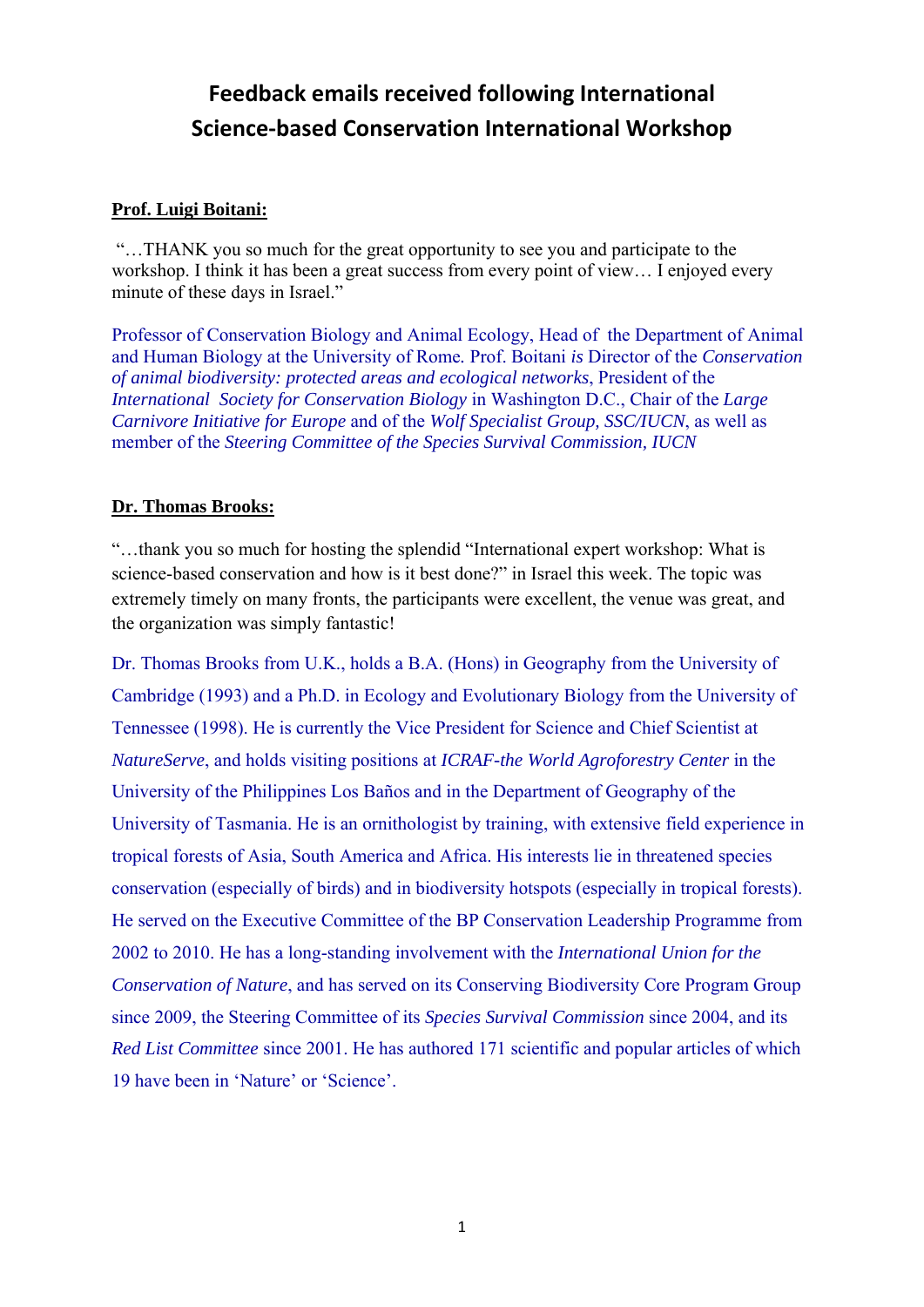### **From Dr. Eric Sanderson:**

"Thanks again for the invitation to Israel. I learned so much, really enjoyed getting to know you and the other participants, and hearing/thinking about science-based conservation in Israel and beyond."

Dr. Eric W. Sanderson is a Senior Conservation Ecologist at the *Wildlife Conservation Society (WCS)*.He co-authored guidelines on species conservation planning for the IUCN Species Survival Commission in 2008 and contributed to the development of the "Landscape Species Approach" for biological landscape conservation. Dr. Sanderson and colleagues created the Human Footprint map, the first global look at human influence at less than 1 square mile resolution, and generated a map of the "Last of the Wild" areas representing the largest remaining wildernesses on Earth. He is an expert on species conservation planning, having contributed to efforts to save lions, tigers, Asian bears, jaguars, tapirs, peccaries, American crocodiles, North American bison and Mongolian gazelle; as well as having contributed to landscape planning conservation efforts in Argentina, Tanzania, Mongolia, and elsewhere, including the Greater Yellowstone Ecosystem and the Adirondack Park, in the USA. He co-authored guidelines on species conservation planning for the IUCN Species Survival Commission in 2008 and contributed to the development of the "Landscape Species Approach" for biological landscape conservation.Recently, Dr. Sanderson directed the Mannahatta Project, an effort to reconstruct the original ecology of Manhattan Island at the time of European discovery in the early seventeenth century, in order to direct the development of New York City in a more ecological direction. In 2009, Abrams published his book, "Mannahatta: A Natural History of New York City". In addition, he has edited two scientific volumes and written numerous scientific papers. His work has been featured in the New York Times, National Geographic Magazine, CNN, NPR, and The New Yorker.

#### **From Dr. Belinda Reyers:**

Thank you so much for a wonderful week in Israel! I found it very interesting and thought provoking…"

Dr. Belinda Reyers is a Chief Scientist and Divisional Fellow at the Council for Scientific and Industrial Research (CSIR), as well as Leader of CSIR's Biodiversity & Ecosystem Services Research Group in Stellenbosch, South Africa. Dr. Reyers is a Fellow of the Zoological Society of London, a Board Member of the Society for Conservation Biology: Africa Section, a member of a DIVERSITAS Science Council, an Associate Editor for the journal Animal Conservation and an Editor for Conservation Letters. She is also a Senior Lecturer at the University of Stellenbosch and the University of Pretoria. Dr. Reyers has been involved in numerous conservation initiatives worldwide, including, most recently: "Ecosystem services for decisions makers" for UNEP and GEF, "Restoring natural capital" for the Strategic Research Panel of CSIR, "Ecosystem service assessment of the Succulent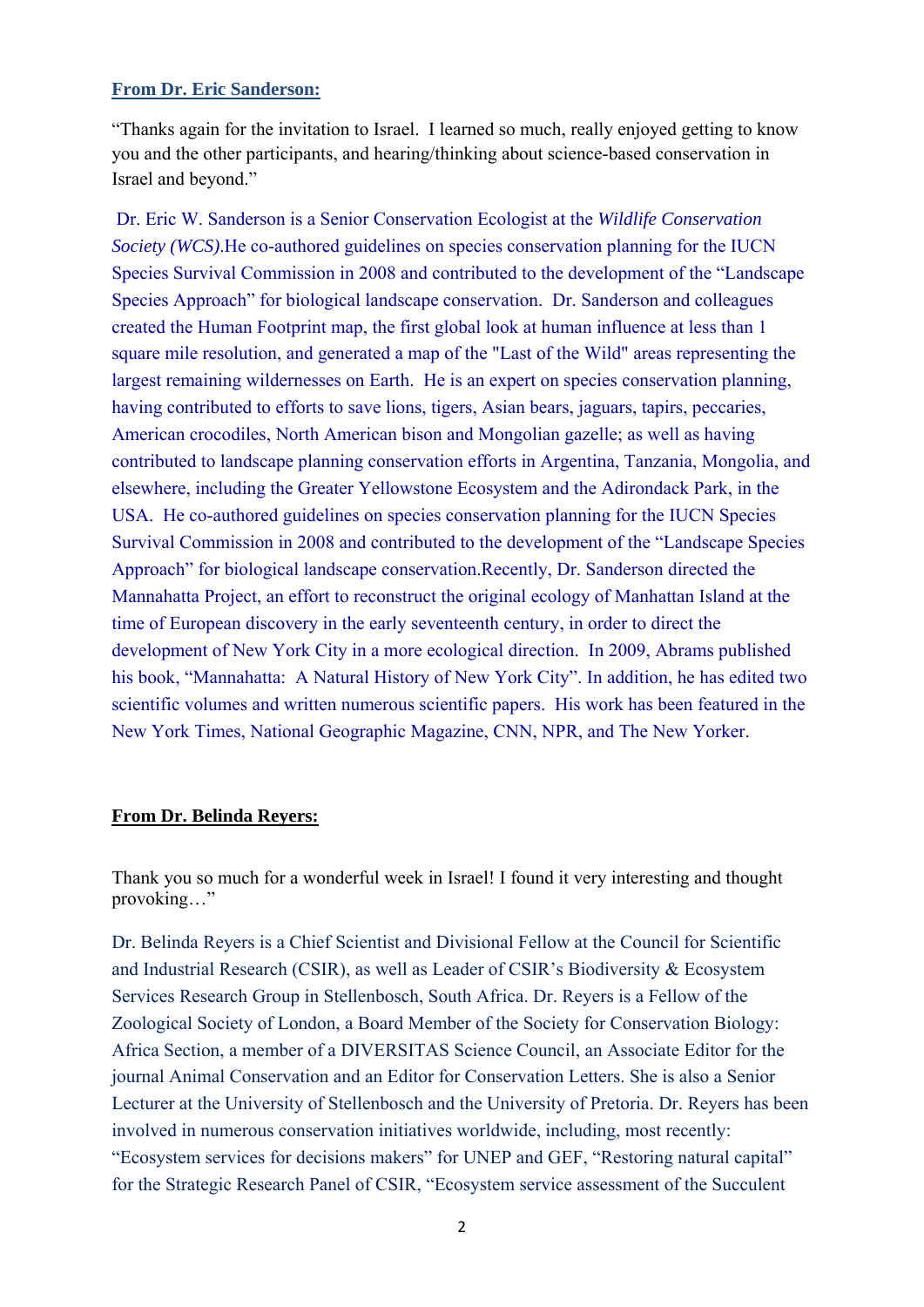Karoo, South Africa" for the South African National Biodiversity Institute, "Ecology of Ecosystem Services of the Winelands" as part of the CSIR's Parliamentary Grant, "Assessment of integrated responses in Southern Africa" for the Netherlands Environmental Agency, and the European Commission's "GEOBENE project on benefit assessment for Global Earth Observation."

## **From Dr. James Watson:**

"Thank you again so much for everything - it was a wonderful experience… and we learnt so much!"

Dr. Watson is a Research Fellow at the Applied Environmental Decision Analysis (AEDA) Research Hub at the University of Queensland. His main interest is trying to bridge the divide of conservation science and conservation policy. The focus of his current research is to inform decision making and policy for successful conservation of endangered species in Australia. Specifically, I am interested in conservation planning for species recovery, in particular designing effective and cost-efficient methods for population stabilisation and recovery. He is leading a research team based at UQ and working with Peter Latch (Department of Environment, Australia) and policy makers from all state governments to ensure that species recovery is conducted in the most cost-effective way possible. He is currently President of the Society if Conservation Biology (Oceania section). Prior to 2007, he was the chief scientist, for The Wilderness Society, the largest conxservation NGO in Australia. . In this role he developed the scientific principles that guide the Society's *WildCountry* vision and ensured they were incorporated across all of the Society's activities, through the development of a 20 year strategic teaching and communication plan. He also facilitated a national strategic alliance among a diverse range of organisations and individuals to support the WildCountry conservation program across Australia.

He was awarded a Rhodes Scholarship in 2000 and I completed his doctorate at the Oxford University Centre for the Environment in September 2004, where he researched the nexus between conservation and social development, by assessing the best ways to develop appropriate conservation policies while alleviating poverty in the littoral forest ecosystems of southeastern Madagascar. HeI was then a post doc at the University of California (San Diego) where I studied a global analysis of the impacts of climate change on terrestrial vertebrates, a report funded by the UNEP.He completed my undergraduate degree at Australian Defence Force Academy (ADFA) , where he did an Honours degree (first class and University medal) in geography and mathematics. He went on to graduate from Royal Military College Duntroon in 1999, and was posted to Melbourne, Darwin and conducted peace keeping operations in East Timor.